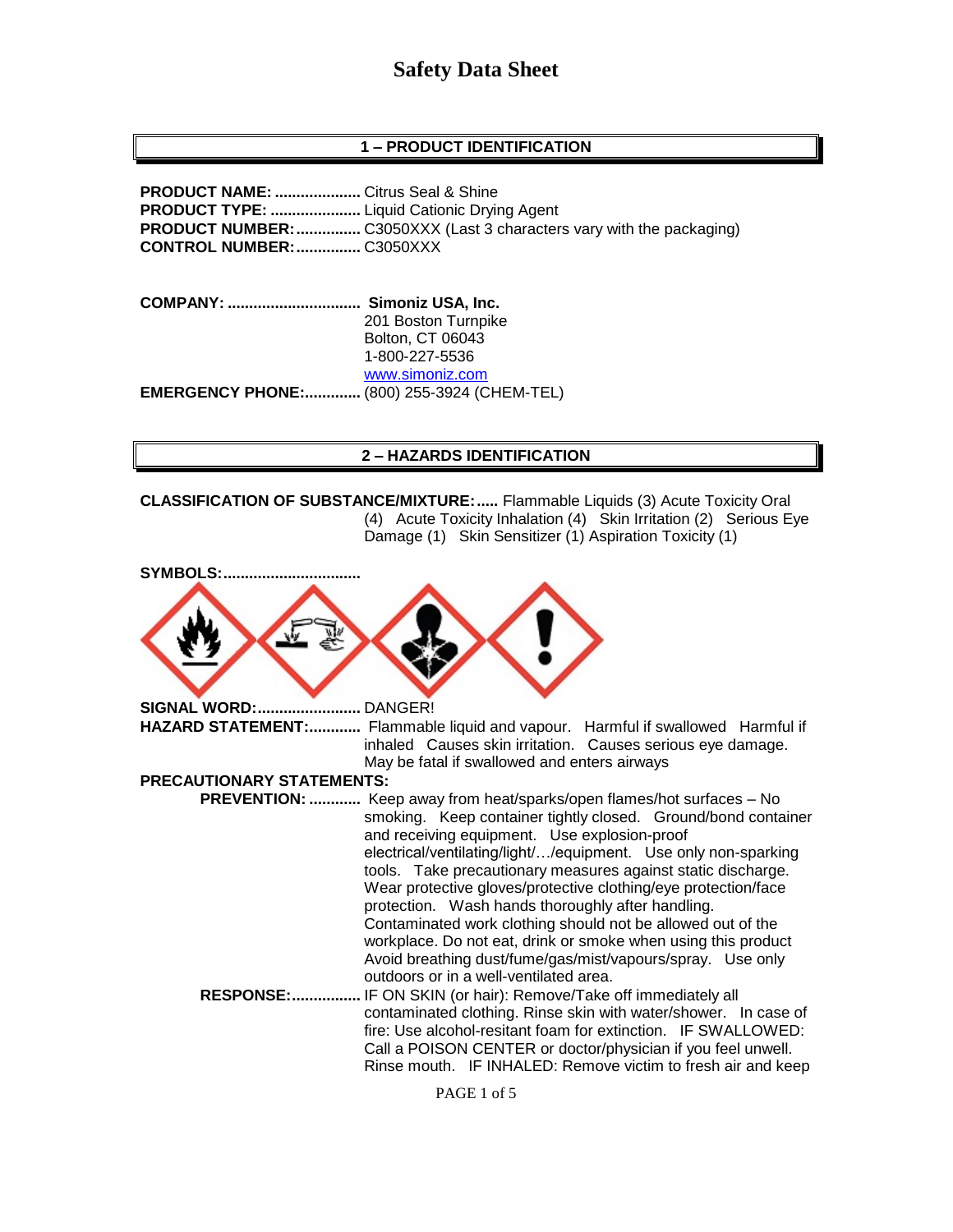|                   | at rest in a position comfortable for breathing. Call a POISON                |
|-------------------|-------------------------------------------------------------------------------|
|                   | CENTER or doctor/physician Specific treatment (see First AID                  |
|                   | Section on this label). IF SWALLOWED: Immediately call a                      |
|                   | POISON CENTER or doctor/physician Do NOT induce                               |
|                   | vomiting. If skin irritation or a rash occurs: Get medical                    |
|                   | advice/attention.                                                             |
|                   | <b>STORAGE: </b> Store in a well ventilated place. Keep cool. Store in a well |
|                   | ventilated place. Keep container tightly closed. Store locked up.             |
| <b>DISPOSAL: </b> | Dispose of container and contents in accordance with local                    |
|                   | regulations.                                                                  |

### **3 – COMPOSITION / INFORMATION ON INGREDIENTS**

| <b>INGREDIENT</b>                    | <b>C.A.S. NUMBER</b> |
|--------------------------------------|----------------------|
| Water                                | 7732-18-5            |
| Mixed Petroleum Hydrocarbons         | 64741-44-2           |
| Dialkyl Quaternary Ammonium Chloride | 61789-77-3           |
| 2-Butoxy Ethanol                     | 111-76-2             |
| Isopropyl alcohol                    | 67-63-0              |
| <b>Ethoxylated Tallow Amine</b>      | 68155-39-5           |
| d-Limonene                           | 5989-27-5            |

Percentages of ingredients are being withheld as trade secret information. This information will be disclosed as necessary to authorized individuals.

#### **4 – FIRST-AID MEASURES**

| <b>BREATHING (INHALATION):</b> If victim shows signs of discomfort or irritation, remove to fresh |
|---------------------------------------------------------------------------------------------------|
|                                                                                                   |
| <b>SWALLOWING (INGESTION): . DO NOT INDUCE VOMITING! Drink a large quantity of water,</b>         |
| followed by either milk or a minimum of 2 teaspoons of milk of                                    |
|                                                                                                   |
|                                                                                                   |
|                                                                                                   |
|                                                                                                   |
|                                                                                                   |
| may be necessary to take victim to a hospital emergency room.                                     |
| Immediately flush from skin and clothing with large amounts of                                    |
|                                                                                                   |
|                                                                                                   |
| EMERGENCY MEDICAL ATTENTION by an eye specialist. It                                              |

### **5 – FIRE-FIGHTING MEASURES**

**FLASHPOINT:...........................** 110 degrees F

**EXTINGUISHING MEDIA:..........** In case of fire: Use alcohol-resitant foam. .

**SPECIAL FIRE FIGHTING PROCEDURES: ............**Firefighters working in areas where this product is present should be equipped with an approved, fully

enclosed SCBA.

**UNUSUAL FIRE AND EXPLOSION HAZARDS:......**None known.

PAGE 2 of 5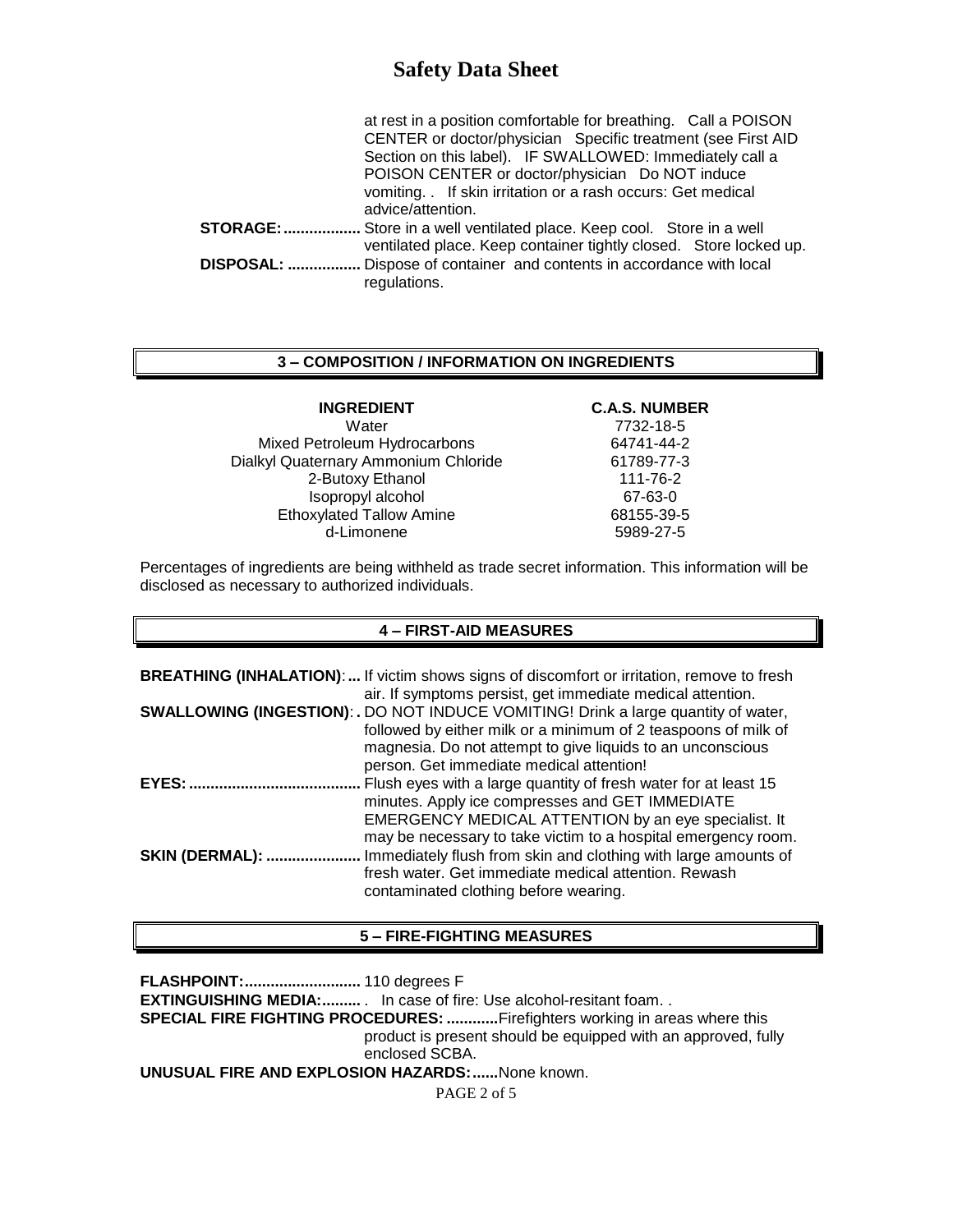### **6 – ACCIDENTAL RELEASE MEASURES**

| <b>SPILL PROCEDURES: </b> Dike to prevent spillage into streams or sewer systems. Consult |  |
|-------------------------------------------------------------------------------------------|--|
| local, state and federal authorities.                                                     |  |
| <b>WASTE DISPOSAL:  As recommended by local, state and federal authorities.</b>           |  |

#### **7 – HANDLING and STORAGE**

| STORAGE:         | Store in a cool, well ventilated area. Avoid overheating or                                                                                                                                                                                                              |
|------------------|--------------------------------------------------------------------------------------------------------------------------------------------------------------------------------------------------------------------------------------------------------------------------|
|                  | freezing.                                                                                                                                                                                                                                                                |
| <b>HANDLING:</b> | Under normal use according to label instructions, special<br>protection should not be necessary. Wear eye protection if<br>product is likely to splash. Do not place this product in an<br>unmarked container! Keep away from children! Spilled material is<br>slippery. |

### **8 – EXPOSURE CONTROLS / PERSONAL PROTECTION**

**RESPIRATORY PROTECTION:**Not usually needed in well-ventilated areas. If needed, use a NIOSH approved respirator.

**PROTECTIVE CLOTHING:.......** Nitrile or PVC gloves, and chemical splash goggles. **ADDITIONAL MEASURES: ......** Under normal use according to label instructions, special protection should not be necessary. Wear eye protection if product is likely to splash.Do not place this product in an unmarked container! Keep away from children! Spilled material is slippery.

| <b>C.A.S. NUMBER</b> | <b>PEL</b>             |
|----------------------|------------------------|
| 64741-44-2           | 5 mg/m3 PEL            |
| 61789-77-3           | No limits established  |
| 111-76-2             | 20 ppm TLV, 25 ppm PEL |
| 67-63-0              | 400 ppm, 500 ppm STEL  |
| 68155-39-5           | No limits established  |
| 7732-18-5            | No limits established  |
| 5989-27-5            | No limits established  |
|                      |                        |

#### **9 – PHYSICAL / CHEMICAL PROPERITES**

**APPEARANCE & ODOR: .........** Orange transparent liquid, slight solvent odor. **ODOR THRESHOLD: ...............** N/A **pH:.............................................** N/A **MELTING POINT: .....................** 210 degrees F. **FREEZING POINT: ...................** N/A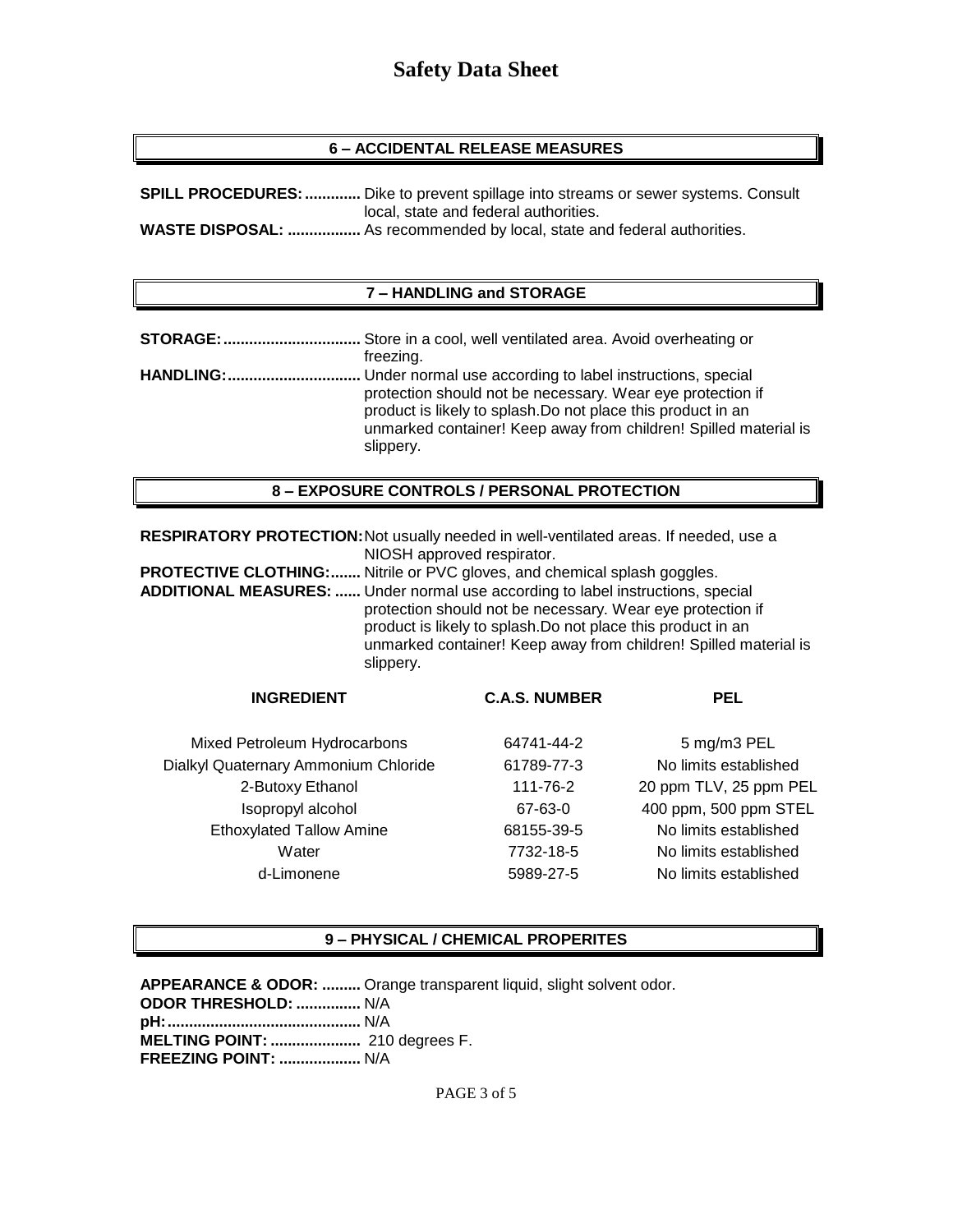**BOILING POINT:.......................** 210 degrees F. **BOILING POINT RANGE:.........** N/A **FLASHPOINT:...........................** 115 degrees F **EVAPORATION RATE:.............** N/A **FLAMMABILITY (solid/gas):....** N/A **EXPLOSION LIMITS:................** N/A **VAPOR PRESSURE: ................** N/A **VAPOR DENSITY (AIR=1):.......** N/A **SPECIFIC GRAVITY:................** Less than 1. **SOLUBILITY IN WATER: .........** Completely soluble. **PARTITION COEFFICIENT: .....** N/A **AUTO-IGNITION TEMPERATURE:..........................**N/A **DECOMPOSITION TEMPERATURE: ......................**N/A **VISCOSITY: ..............................** Slight body

## **10 – STABILITY and REACTIVITY**

**STABILITY:...............................** Stable under normal conditions. **HAZARDOUS DECOMP.:.........** This product not known to polymerize. **INCOMPATIBILITY:..................** Do not mix with other chemicals.

## **11 – TOXICOLOGICAL INFORMATION**

**ROUTE(S) OF ENTRY:.............** Inhalation, skin absorption, or ingestion. **LISTED CARCINOGEN: ...........** None over 0.1%. **MEDICAL CONDITION AGGRAVATED:..................**None known. **INHALATION:............................** Not likely to be inhaled in hazardous amounts. Avoid exposure to mists or vapors. Maintain adequate ventilation in the work area. **INGESTION:..............................** This material can cause burns and serious damage to throat, esophagus and stomach. **EYES:........................................** May cause severe eye irritation or burns. **SKIN (DERMAL): ......................** This product may cause burns or irritation if not removed from the skin. **ACUTE TOXICITY\* (ORAL):…… .............................**>1910 mg/kg **ACUTE TOXICITY\* (DERMAL):.. .............................**>2000 mg/kg **ACUTE TOXCITY\* (INHALATION):..........................**>17 mg/l (Dust)

**\***Determined using the additivity formula for mixtures (GHS Purple Book, 3.1.3.6)

## **12 – ECOLOGICAL INFORMATION**

## **ENVIRONMENTAL FATE AND DISTRIBUTION:** N/A

# **13 –DISPOSAL CONSIDERATIONS**

**WASTE DISPOSAL: .................** As recommended by local, state and federal authorities.